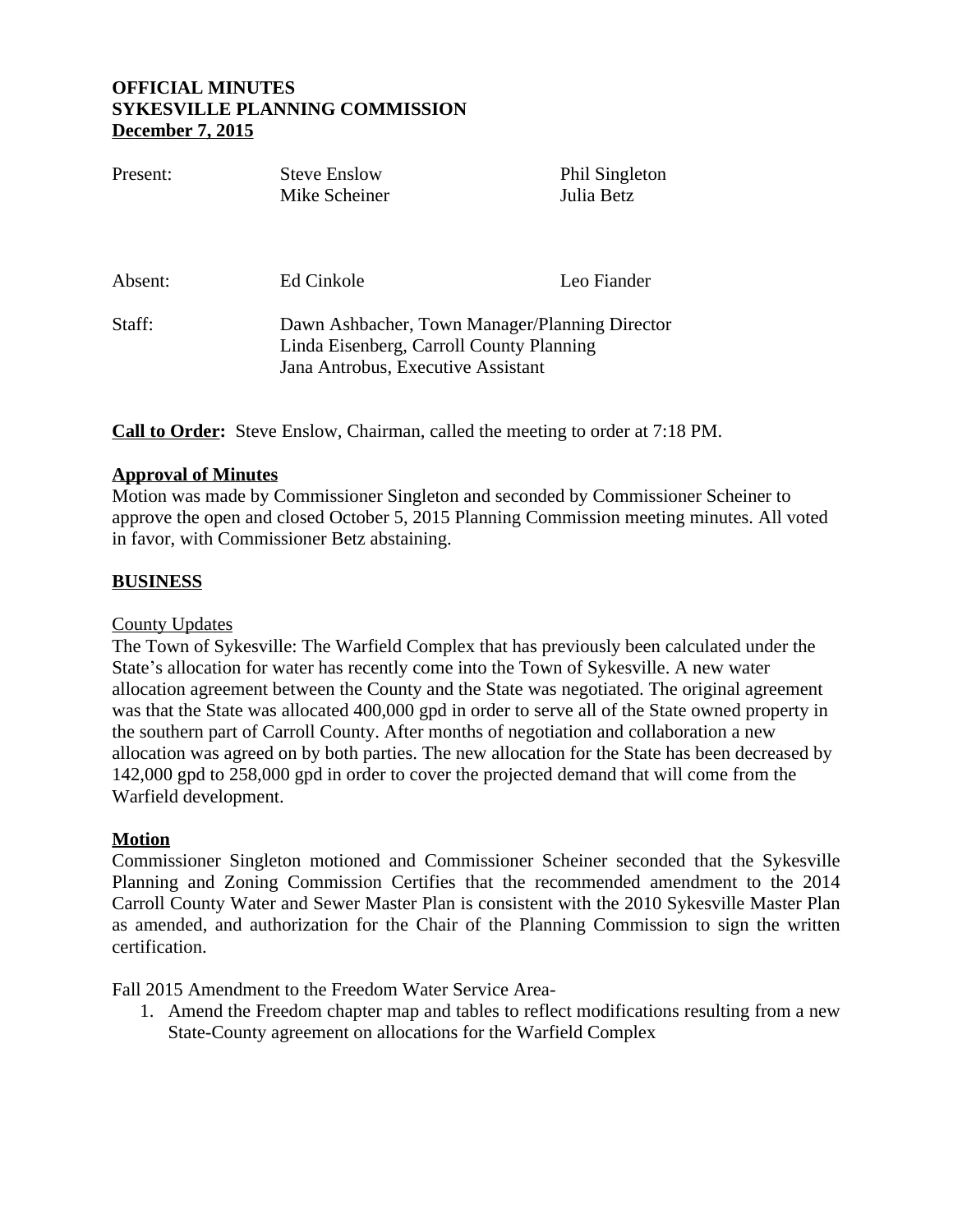Page 2

Transition to the Comprehensive Plan 10-Year Review Cycle

2013 State legislation requires all planning commissions and boards to file a local jurisdiction annual report with the legislative body and to include in the annual report, at least once within the 5 year period after the adoption or review of the local jurisdiction's comprehensive plan.

#### A Narrative on the Comprehensive Plan's Implementation Status

To prepare for our 5 year mid cycle report due in 2016-17 requires all jurisdictions that adopted growth tiers, as outlines in the Sustainable Growth and Agricultural Preservation Act of 2012, to incorporate their growth tier map into the jurisdiction's comprehensive plan at the time the jurisdiction was scheduled to conduct its 6-year comprehensive plan review prior to the effective date of this legislation

Linda Eisenberg recommends that we speak with our MDP Regional Planner, Steve Allen about the Governors take on the Growth Tier adoption since the administration change.

#### Freedom District Master Plan Liaison

It might be a good idea to appoint a Planning Commissioner or two as the Freedom District Master Plan Liaison(s). This role would help to monitor the Carroll County planning process, attend public meeting, review the chapters being discussed, etc.

Planning Commissioners are interested in inviting Mark Ripper to discuss County fiber network plus broadband and wi-fi ideas

### Actions items from County Updates

Town staff will pull together information on the Narrative on the Comprehensive Plan's Implementation for the Planning commission to review. Linda Eisenberg offered the Carroll County staff as a resource if needed.

Planning Commission members will discuss the Freedom District Master Plan Liaison at a future meeting when all members are present. Linda Eisenberg will notify the Town Manager when topics are discussed regarding Sykesville.

Planning Commissioners are interested in inviting Mark Ripper to discuss County fiber network plus broadband and wi-fi ideas. Will need to follow up to schedule and consider inviting the Mayor and Town Council.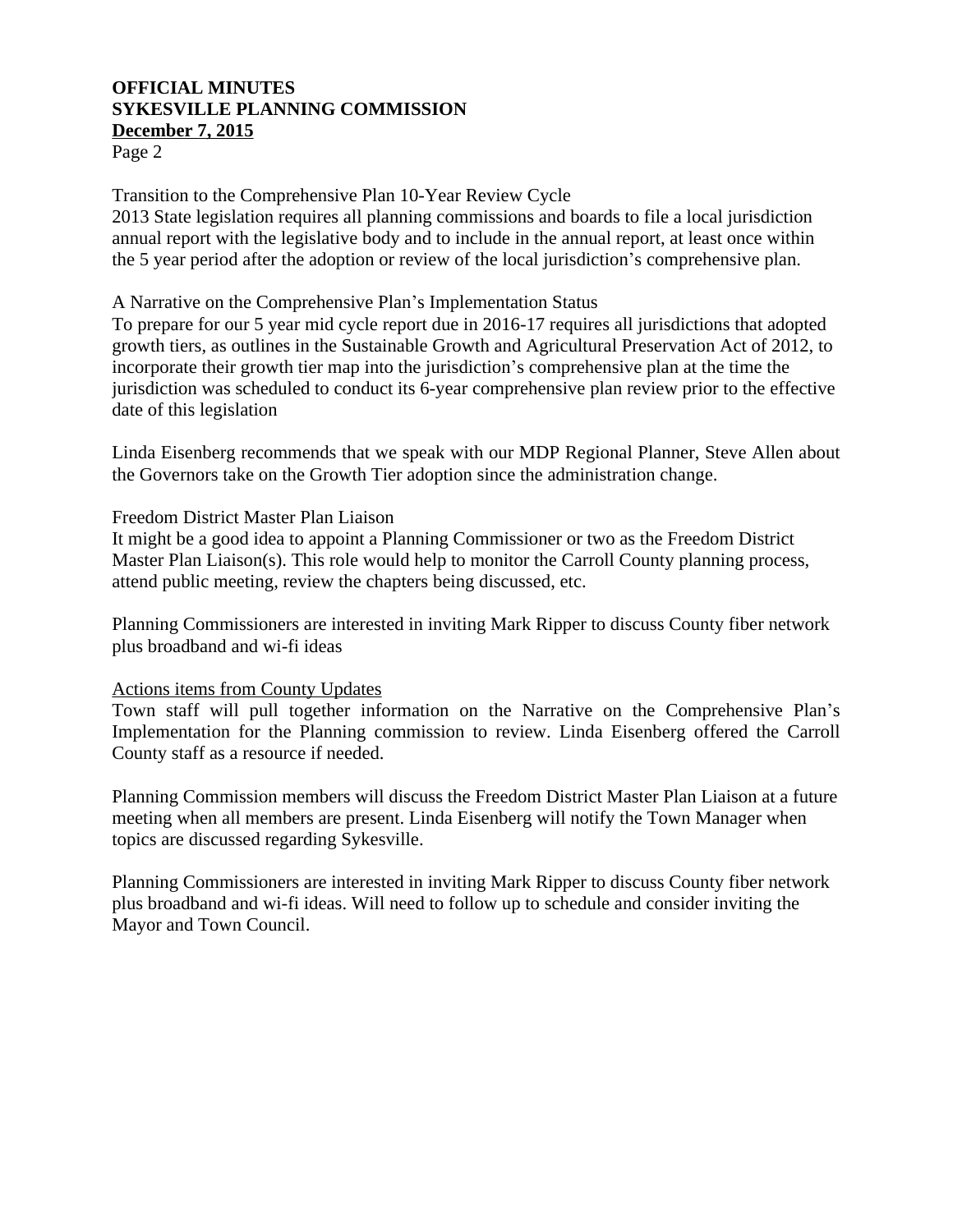Page 3

#### Streetscape update

On November 16, the task force reviewed the current SHA proposal with a specific focus on the physical improvements and opportunities to improve the appearance and functionality of Main Street. The handouts are attached.

The Town has retained the Oasis Design Group of Baltimore, an urban design and landscape architecture firm, to evaluate options and to help guide us through the process of working with SHA on the concept.

Topics included:

- Review current proposed streetscape options developed by SHA
- Review similar MD small town streetscape treatments
- · Evaluate potential pedestrian amenities for Main Street
- Sidewalks widths and materials
- · On street parking locations and options
- · Access to Main Street from off street parking
- · Possible construction materials

### Zoning Ordinance Amendments

In follow up to the discussions about amending the following zoning ordinances, the staff provided the requested requirements of the various liquor licenses. It appears as those the licenses requirements are set by the state. Carroll County has some of its own specific requirements.

A summary of the current code below is what is being proposed to be amended.

### *To allow for establishments with Class D liquor licenses—*

The current allowed Local Business permitted and conditional uses can be found at:Chapter 180: Zoning § 180-61 Principal permitted uses. <http://ecode360.com/6570543>

Restaurants (without liquor licenses or with liquor licenses providing 50% of gross sales receipts for food)

According to earlier info provided by the County, a Class D liquor license has no percentage of food requirements (to alcohol sales). Only Class B licenses for restaurants have a percentage requirement. A Class D license is unique. Only a few establishments in the county have it (two of which are in Town – Market Tavern and Cork & Bottle). A Class D License was designed specifically for taverns and expanded to boutique shops. It allows for on and off premise sales.